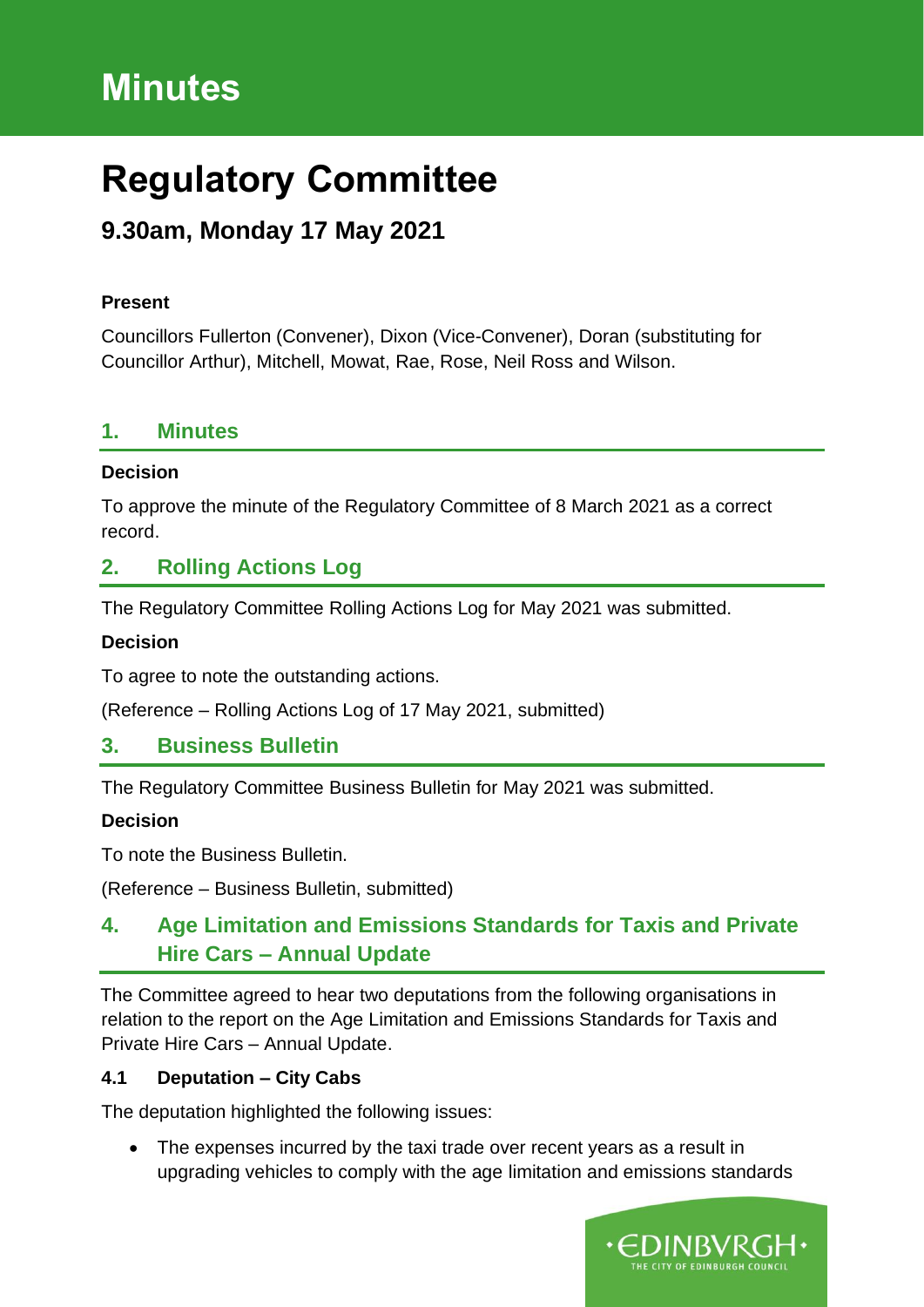policy, the increase in number of private hire cars and the costs of the Covid019 pandemic.

- That around 100 taxi operators/drivers had so far converted their vehicles to LPG and that there was concern over the supply of fuel which the trade was engaging to resolve.
- The LPG conversion was a good option for many drivers including those who could not afford or for whom it would not be viable to purchase a new vehicle to comply with the new standards.
- That LPG conversions could make vehicles reach Euro 6 standard emissions requirements and had been tested and approved by Transport Scotland.
- Some other local authorities had approved conversions to assist in reaching their goals in relation to emissions and climate change.

A written submission had also been circulated in advance of the meeting which members took into consideration.

The deputation requested that the Committee consider LPG conversions as an alternative option for taxi operators for complying with the new age and emissions policy.

# **4.2 Deputation – Edinburgh City Private Hire and Seven Sevens Cars**

The deputation highlighted the following issues:

- Where responsibility lay within the Council for implementing low emission zones (LEZs) and which Committee had oversight of this.
- The importance of consultation being carried out with both the taxi and private hire trades as part of the development of LEZs.
- The private hire trade fleet already included a number of electric vehicles and this was likely to increase over the next few years.

The deputation asked that officers responded to the issues raised.

## **4.3 Report by the Executive Director of Place**

An annual update was provided on the taxi and private hire cars age limitation and emissions standards policy, as requested when the policy was introduced in March 2018. The report provided the Committee with an update on the implementation of the policy.

## **Decision**

- 1) To note the contents of the report and agree that no further amendments to the policy would be made at this time.
- 2) To note the amendments made by the Committee on 2 November 2020 to the implementation dates of the Age and Emissions policy.
- 3) Given changes:
	- i. in regulations, recent and intended; and
	- ii. in the technical specification of the supply of low emission vehicles, including retrofit options,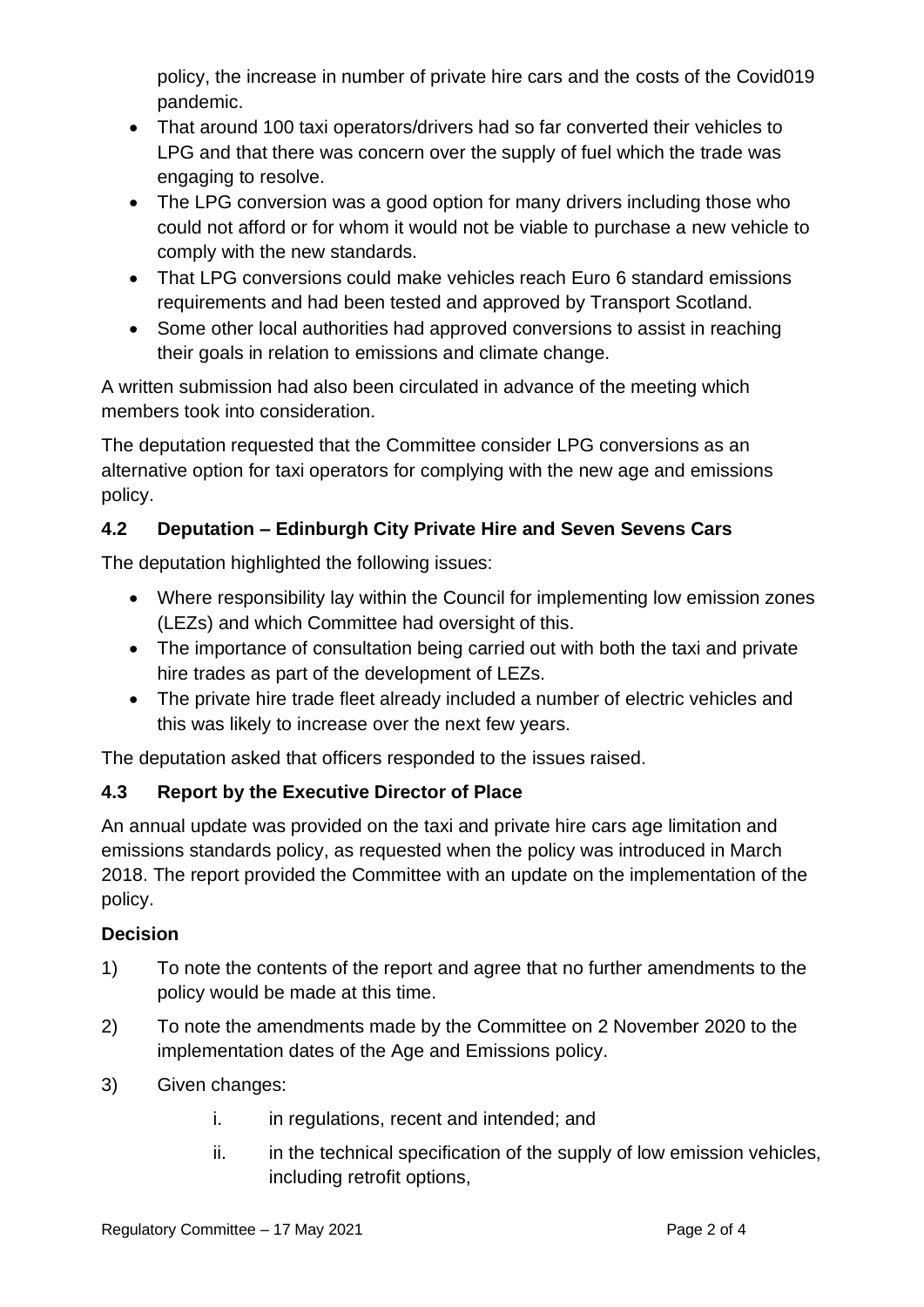instructs a report, as soon as reasonably practicable, assessing such changes and providing options for incorporating beneficial changes which may impact on age limit and Euro 6 in the City of Edinburgh Council standards and licensing regime.

(Reference – Regulatory Committee of 16 March 2018 (item 2), report by the Executive Director of Place, submitted)

# **5. Motion by Councillor Barrie – Street Occupation, Trading, Licenses and Permits**

## **5.1 Deputation – Mercat Tours**

The Committee agreed to hear a deputation from Mercat Tours in relation to the motion submitted by Councillor Barrie.

The deputation highlighted the following issues:

- Operating costs for companies such as Mercat Tours which provided walking tours in the city had increased over recent years while support decreased.
- That the company had chosen to apply for a street traders' licence, sign up to the scheme to help protect and maintain cemeteries and support the Council in its aims to de-clutter streets to aid accessibility, in order to remain a responsible and ethical company.
- This had caused damage to the business which no longer had any visible onstreet presence.
- Competitors in the area could choose not to be licensed or registered while providing similar services as there was no obligation to apply for a street traders' licence.
- The inconsistent approach to the support provided by the Council as a result of the Covid-19 pandemic, for example hospitality businesses being allowed to use streets for tables and chairs but there was no equivalent for walking tours.
- Walking tours promoted active, low-carbon activities in the city.

The deputation asked that the Council do more to support walking tour companies.

A written submission had also been circulated in advance of the meeting which members took into consideration.

## **5.2 Motion by Councillor Barrie**

The following motion by Councillor Barrie was submitted in terms of Interim Standing Order 32.1:

"Committee will be aware of question 18 at Council on 29 April 2021 and the response provided:

*'Question (1) What support is being made available by CEC to walking tours to 'get businesses back on their feet' and will their licensing fees be similarly waived or discounted?* 

*Answer (1) The majority of walking tours do not require a license under the current provisions of the relevant licensing legislation, as either payment is made on-line or the*